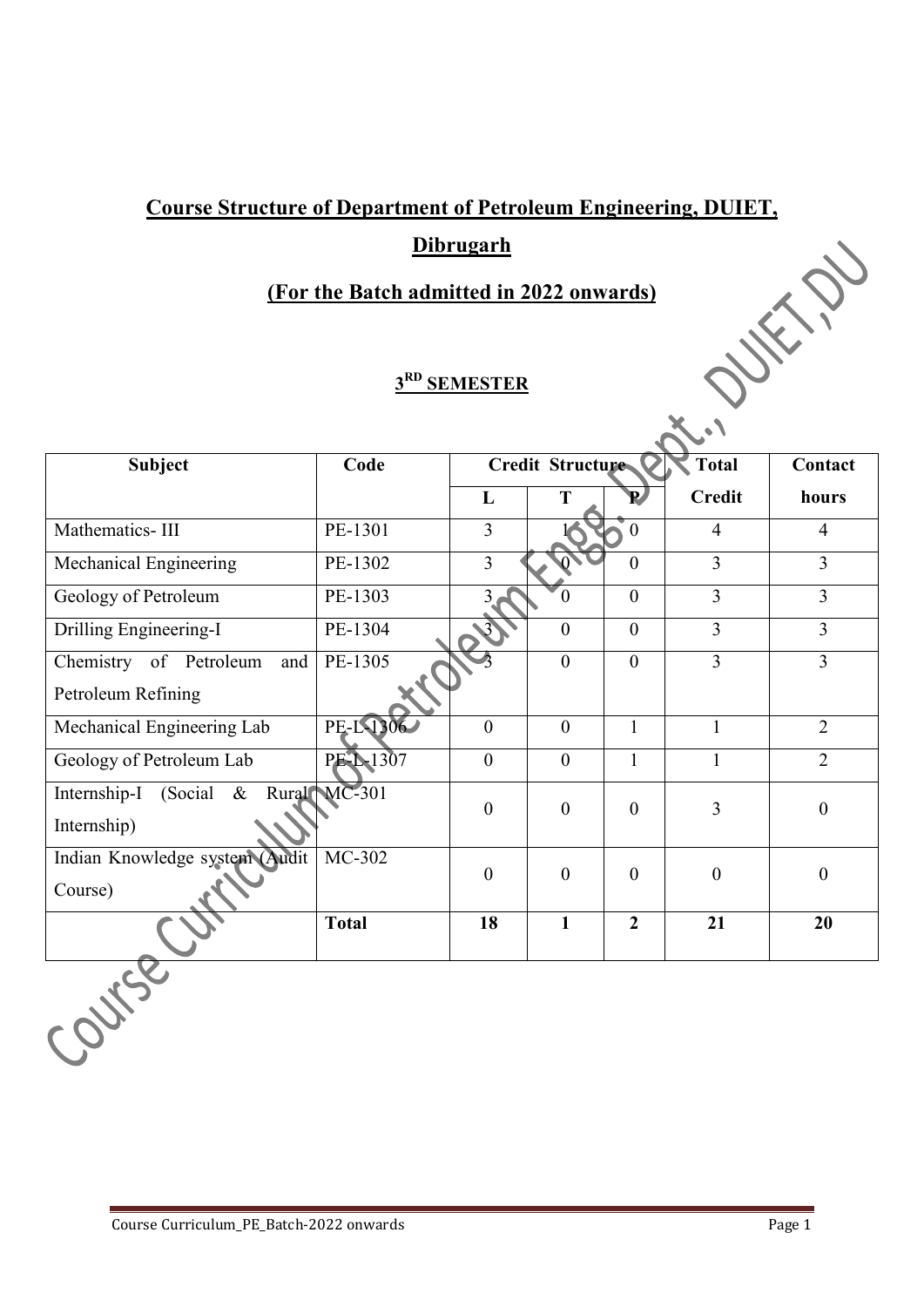| <b>Subject</b>                     | Code         | <b>Credit Structure</b> |                  |                | <b>Total</b>        | Contact        |  |
|------------------------------------|--------------|-------------------------|------------------|----------------|---------------------|----------------|--|
|                                    |              | L                       | T                | $\mathbf{P}$   | <b>Credit hours</b> |                |  |
| Numerical Methods                  | PE-1401      | $\overline{2}$          | $\mathbf{1}$     | $\overline{0}$ |                     | $\overline{3}$ |  |
| Sedimentary & Petroleum Geology    | PE-1402      | $\overline{3}$          | $\overline{0}$   | $\overline{0}$ |                     | $\overline{3}$ |  |
| Production Engineering-I           | PE-1403      | $\overline{3}$          | $\boldsymbol{0}$ | $\mathbf{0}$   | $\overline{3}$      | $\overline{3}$ |  |
| Reservoir Engineering-I            | PE-1404      | $\overline{2}$          | $\mathbf{1}$     | $\overline{0}$ | $\overline{3}$      | $\overline{3}$ |  |
| Instrumentation and Control system | PE-1405      | $\overline{3}$          | $\boldsymbol{0}$ | Q              | $\overline{3}$      | $\overline{3}$ |  |
| <b>Technical English</b>           | PE-1406      | $\overline{2}$          | $\overline{0}$   |                | $\overline{2}$      | $\overline{2}$ |  |
| Petroleum Product Testing Lab      | PE-L-1407    | $\overline{0}$          |                  | $\mathbf{1}$   | $\mathbf{1}$        | $\overline{2}$ |  |
| Reservoir Engineering Lab          | PE-L-1408    | $\overline{0}$          | $\theta$         | $\mathbf{1}$   | $\mathbf{1}$        | $\overline{2}$ |  |
|                                    | <b>Total</b> | 0                       | $\overline{2}$   | $\overline{2}$ | 19                  | 21             |  |
| Custication of Period              |              |                         |                  |                |                     |                |  |
| Covingen                           |              |                         |                  |                |                     |                |  |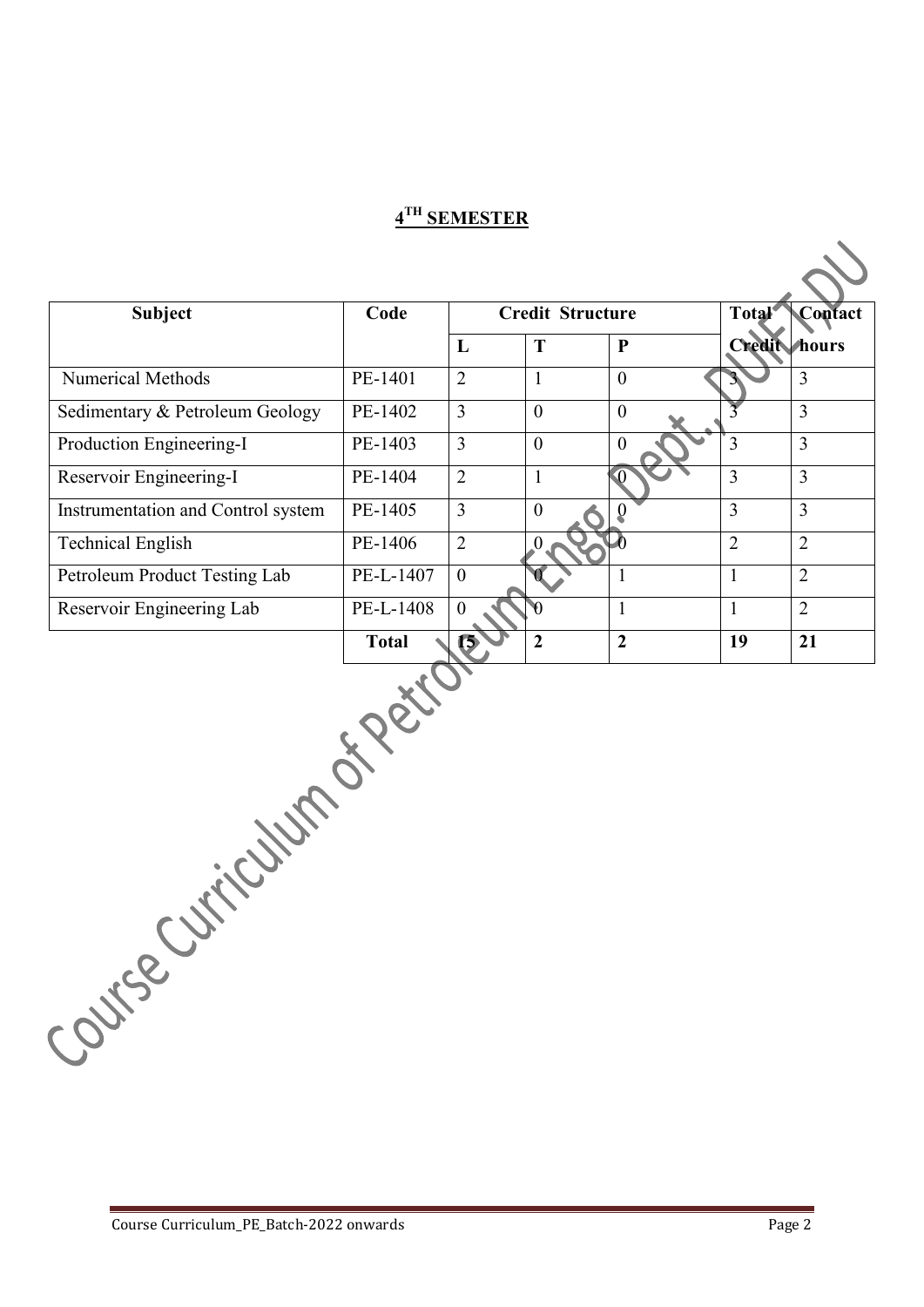|                            | <b>Subject</b>                             | Code                 | <b>Credit Structure</b> |                         | <b>Total</b>            | Conta            |                |
|----------------------------|--------------------------------------------|----------------------|-------------------------|-------------------------|-------------------------|------------------|----------------|
|                            |                                            |                      | L                       | T                       | ${\bf P}$               | <b>Credit</b>    | ct             |
|                            |                                            |                      |                         |                         |                         |                  | hour!          |
| Managerial Economics       |                                            | PE-1501              | $\overline{2}$          | $\mathbf{1}$            | $\overline{0}$          | 3                |                |
| Production Engineering-II  |                                            | PE-1502              | 2                       | $\mathbf{1}$            | $\overline{0}$          |                  | $\overline{3}$ |
| Reservoir Engineering-II   |                                            | PE-1503              | 2                       | $\mathbf{1}$            | $\boldsymbol{0}$        |                  | $\overline{3}$ |
|                            | Reservoir Modeling and Simulation          | PE-1504              | $\overline{3}$          | $\overline{0}$          |                         | 3                | $\overline{3}$ |
|                            | Drilling Engineering-II                    | PE-CElv.-1505(1)     | $\overline{2}$          |                         |                         | $\overline{3}$   | $\overline{3}$ |
| Core Elective-<br>I        | <b>Well Control Systems</b>                | PE-CElv.-1505(2)     |                         |                         |                         |                  |                |
|                            | Enhanced Oil Recovery(Open Elective-I)     | <b>PE-OElv.-1506</b> |                         | $\theta$                | $\overline{0}$          | $\overline{3}$   | $\overline{3}$ |
| Core Elective-II           | Petrochemicals                             | PE-CElv.-1507(1)     | 3                       | $\overline{0}$          | $\overline{0}$          | 3                | $\overline{3}$ |
|                            | Unit Operations                            | PE-CElv.-1507(2)     |                         |                         |                         |                  |                |
| Production Engineering Lab |                                            | PE-L-1508            | $\theta$                | $\mathbf{0}$            | $\mathbf{1}$            | $\mathbf{1}$     | $\overline{2}$ |
| Drilling Fluid Lab         |                                            | PE-L-1509            | $\mathbf{0}$            | $\overline{0}$          | $\mathbf{1}$            | $\mathbf{1}$     | $\overline{2}$ |
| Chemistry of Petroleum Lab |                                            | $PE-L-1510$          | $\mathbf{0}$            | $\overline{0}$          | $\mathbf{1}$            | $\mathbf{1}$     | $\overline{2}$ |
|                            | Internship II (Academic Internship)        | MC-501               | $\mathbf{0}$            | $\overline{0}$          | $\overline{0}$          | $\overline{4}$   | $\theta$       |
|                            | <b>Constitution of India(Audit Course)</b> | MC-502               | $\mathbf{0}$            | $\overline{0}$          | $\boldsymbol{0}$        | $\boldsymbol{0}$ | $\theta$       |
|                            |                                            | <b>Total</b>         | 17                      | $\overline{\mathbf{4}}$ | $\overline{\mathbf{3}}$ | 28               | 27             |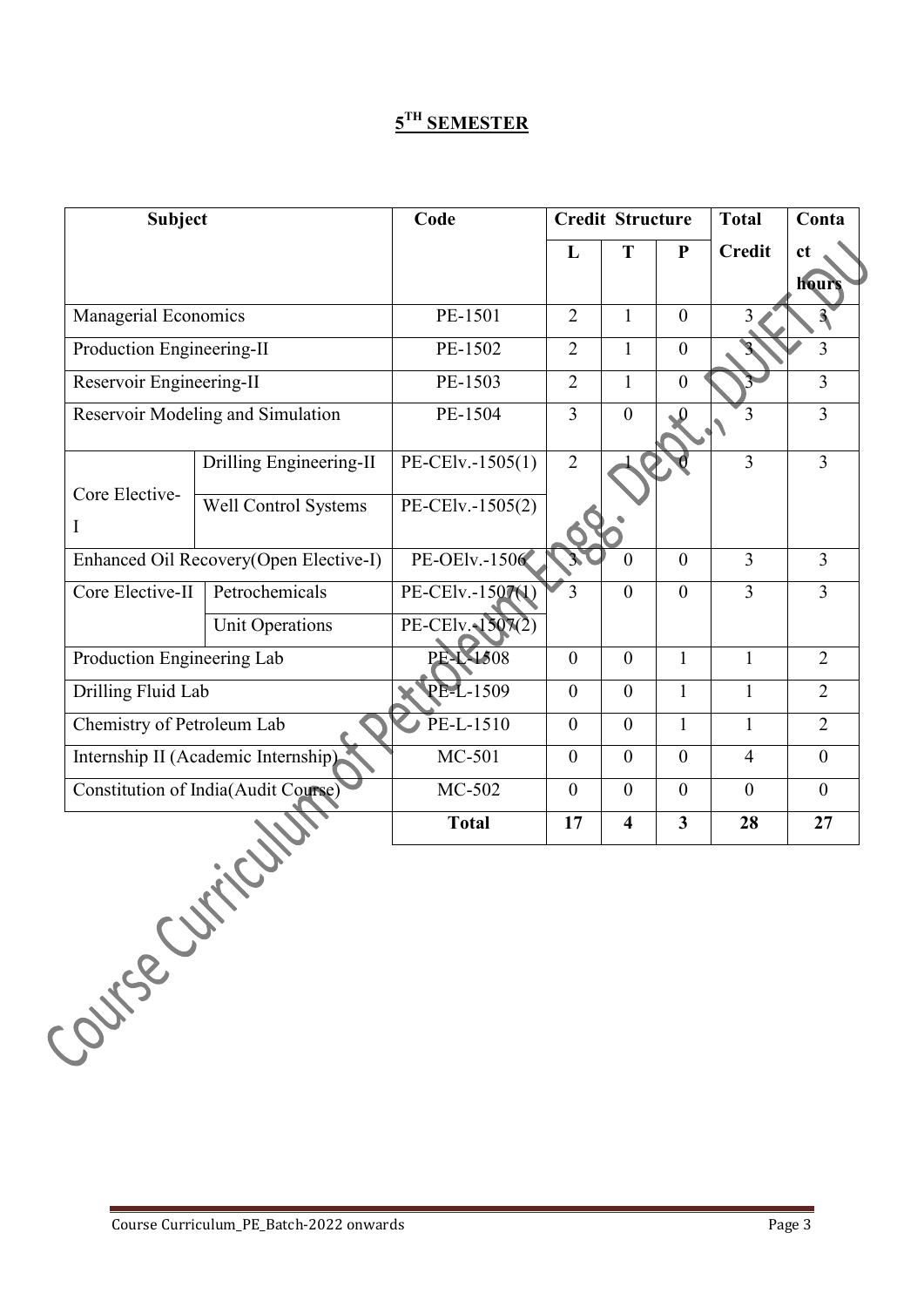| <b>Subject</b>                    |                                             | Code                |                | <b>Credit Structure</b> |                | <b>Total</b>                                                                                    | <b>Contact</b> |
|-----------------------------------|---------------------------------------------|---------------------|----------------|-------------------------|----------------|-------------------------------------------------------------------------------------------------|----------------|
|                                   |                                             |                     | $\bf{L}$       | T                       | ${\bf P}$      | <b>Credit</b>                                                                                   | <b>hours</b>   |
| Management & Accountancy          |                                             | PE-1601             | $\overline{3}$ | $\mathbf{1}$            | $\overline{0}$ |                                                                                                 | $\overline{4}$ |
| Reservoir Engineering aspects of  |                                             | PE-OElv.-1602       | $\overline{3}$ | $\overline{0}$          | $\overline{0}$ |                                                                                                 | $\overline{3}$ |
| Water flooding (Open Elective-II) |                                             |                     |                |                         |                |                                                                                                 |                |
| Core Elective-III                 | Oil and Gas Well Testing                    | PE-CElv.-1603(1)    | $\overline{3}$ | $\theta$                | $\mathbf{0}$ . | $\overline{3}$<br>3<br>$\overline{3}$<br>$\overline{4}$<br>$\overline{3}$<br>$\mathbf{1}$<br>24 | $\overline{3}$ |
|                                   | Well stimulation                            | PE-CElv.-1603(2)    |                |                         |                |                                                                                                 |                |
| Core Elective-IV                  | Petroleum Exploration-I                     | PE-CElv.-1604(1)    | $\overline{3}$ |                         | $\theta$       |                                                                                                 | $\overline{3}$ |
|                                   | Principles of surveying                     | PE-CElv.-1604(2)    |                |                         |                |                                                                                                 |                |
|                                   | and remote sensing                          |                     |                |                         |                |                                                                                                 |                |
| Drilling Engineering-III          |                                             | PE-1605             | 3              | $\theta$                | $\mathbf{0}$   |                                                                                                 | $\overline{3}$ |
|                                   | Natural Gas Engineering (Open Elective-III) | <b>PE-OElv-1606</b> | $\overline{3}$ | $\mathbf{1}$            | $\mathbf{0}$   |                                                                                                 | $\overline{4}$ |
|                                   | Transportation and Marketing of Petroleum   | PE-1607             | $\overline{2}$ | $\mathbf{1}$            | $\mathbf{0}$   |                                                                                                 | $\overline{3}$ |
| and Petroleum Products            |                                             |                     |                |                         |                |                                                                                                 |                |
| <b>EOR Lab</b>                    |                                             | PE-L-1608           | $\mathbf{0}$   | $\mathbf{0}$            | $\mathbf{1}$   |                                                                                                 | $\overline{2}$ |
|                                   |                                             | <b>Total</b>        | 20             | $\overline{\mathbf{3}}$ | $\mathbf{1}$   |                                                                                                 | 25             |
|                                   | Cuttion Co.                                 |                     |                |                         |                |                                                                                                 |                |
| Course                            |                                             |                     |                |                         |                |                                                                                                 |                |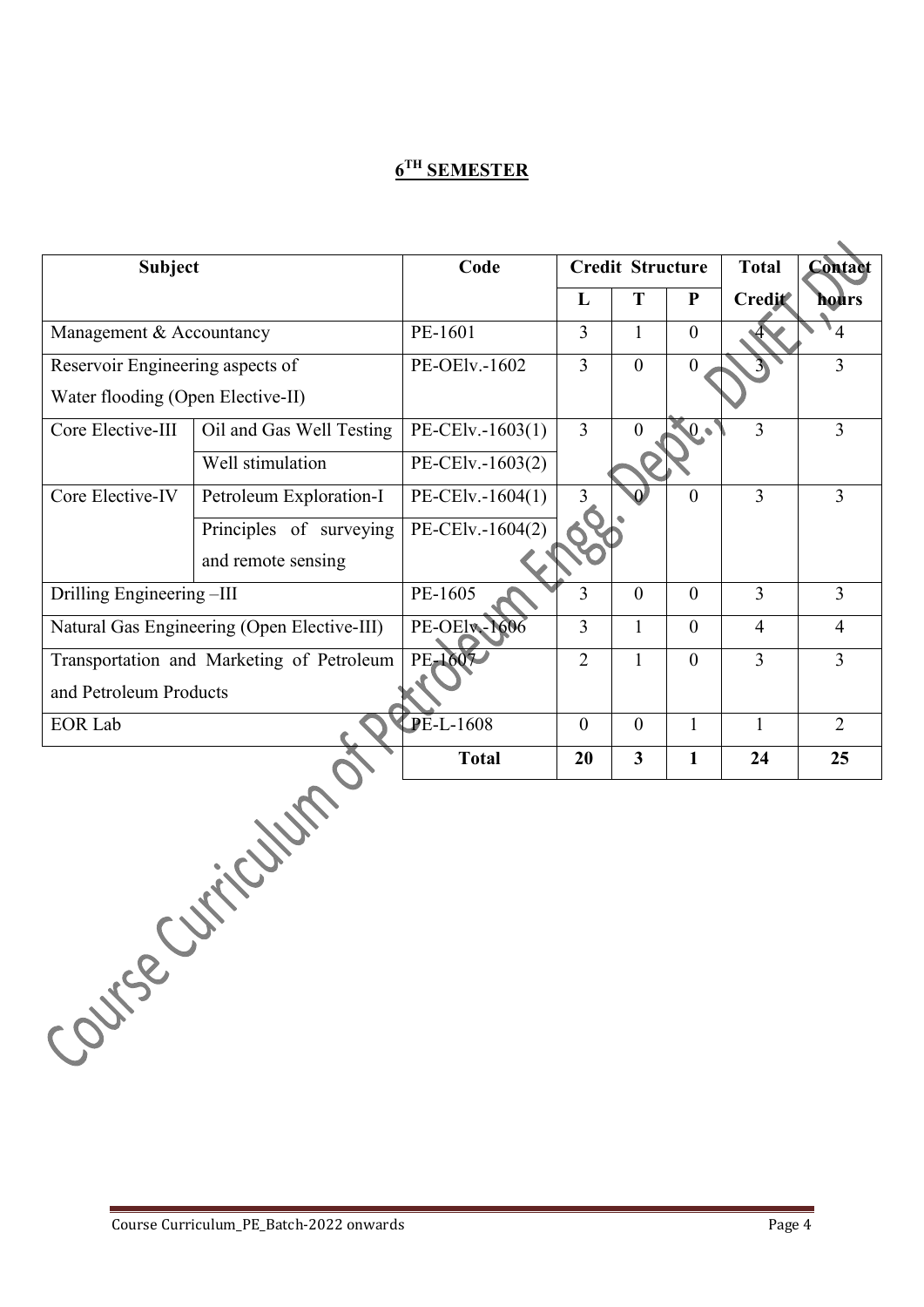|                           | <b>Subject</b><br>Code<br><b>Credit Structure</b> |                              |                | <b>Total</b>              | Contact          |                |                         |
|---------------------------|---------------------------------------------------|------------------------------|----------------|---------------------------|------------------|----------------|-------------------------|
|                           |                                                   |                              | L              | T                         | ${\bf P}$        | <b>Credit</b>  | hours                   |
| Petroleum<br>Elective-IV) | Exploration-II<br>(Open                           | PE-OElv.-1701                | $\overline{3}$ | $\boldsymbol{0}$          | $\boldsymbol{0}$ | $\overline{3}$ |                         |
| Core Elective             | Core Analysis                                     | PE-CElv.-1702(1)             | $\overline{3}$ | $\boldsymbol{0}$          | $\boldsymbol{0}$ |                | $\overline{\mathbf{3}}$ |
| $-V$                      | Gas Hydrates                                      | PE-CElv.-1702(2)             |                |                           |                  |                |                         |
| Offshore operations       |                                                   | PE-1703                      | $\overline{3}$ | $\mathbf{1}$              | $\bf{0}$         | $\overline{3}$ | $\overline{3}$          |
| Project-I                 |                                                   | PE-1704                      | $\overline{4}$ | $\boldsymbol{0}$          | $\mathbf{0}$     | $\overline{4}$ | $\overline{4}$          |
|                           | Internship III (Industrial Training)              | MC-701                       | $\overline{3}$ | $\mathbf{0}^{\mathsf{c}}$ |                  | $\overline{4}$ | $\overline{3}$          |
|                           |                                                   | <b>Total</b>                 | 19             |                           | $\boldsymbol{0}$ | 17             | 20                      |
|                           |                                                   | Course Curriculum de Régions |                |                           |                  |                |                         |